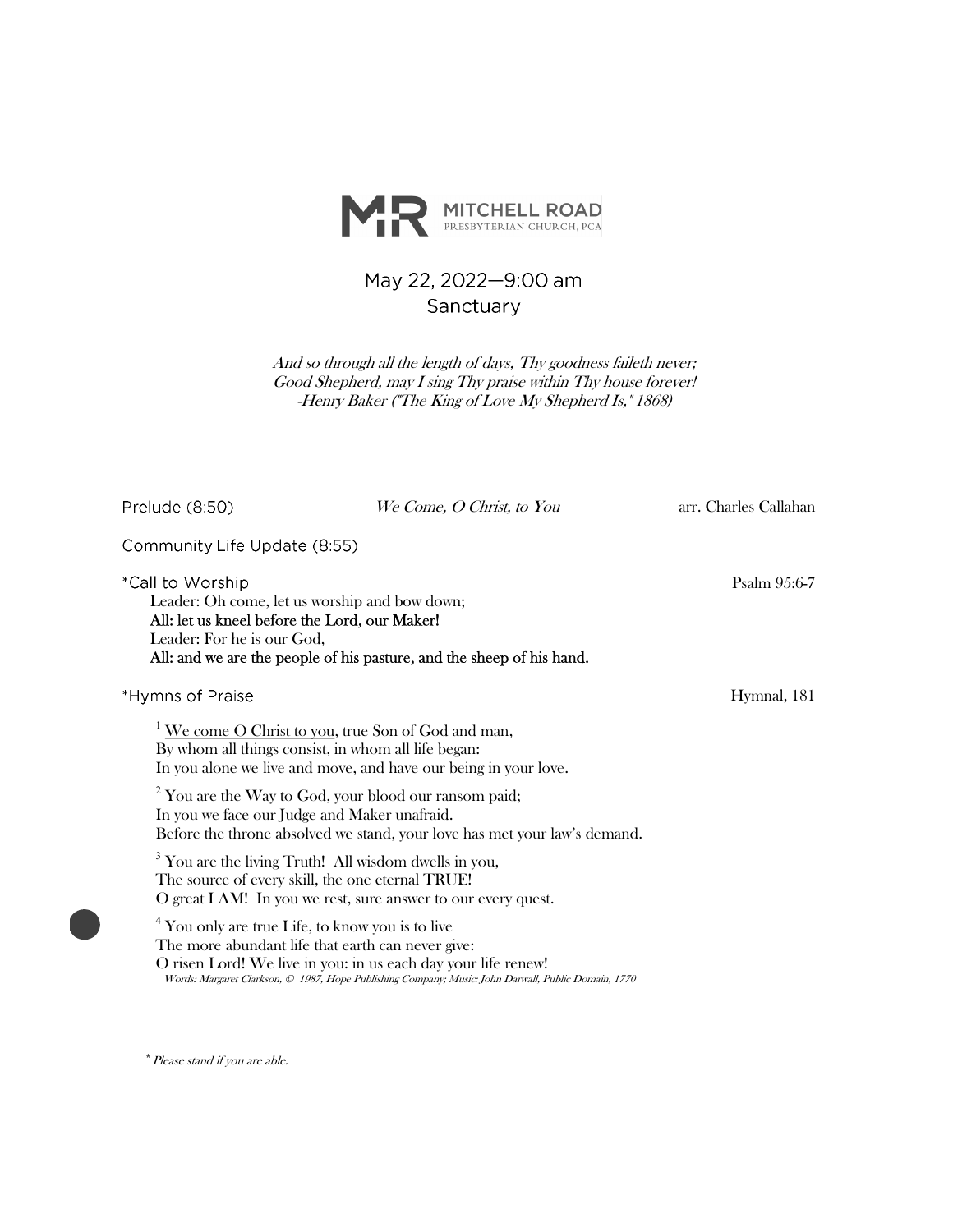There is a higher throne than all this world has known, Where faithful ones from ev'ry tongue will one day come. Before the Son we'll stand, made faultless through the Lamb, Believing hearts find promised grace—salvation comes.

Hear heaven's voices sing—their thund'rous anthem rings Through em'rald courts and sapphire skies—their praises rise: "All glory, wisdom, pow'r, strength, thanks, and honor are To God our King who reigns on high forever more."

Men: And there we'll find our home, our life before the throne; We'll honor Him in perfect song where we belong. Women: He'll wipe each tear-stained eye as thirst and hunger die; The Lamb becomes our Shepherd King— we'll reign with Him. Words and Music are by Keith and Kristyn Getty. © Getty Music Publishing, Song No. 3994672 CCLI License No. 789870

#### \*Prayer of Adoration

\*Affirmation of Faith

I believe in God the Father Almighty, Maker of heaven and earth.

I believe in Jesus Christ, His only Son, our Lord, who was conceived by the Holy Spirit, and born of the virgin Mary. He suffered under Pontius Pilate, was crucified, died, and was buried; He descended into hell. The third day He rose again from the dead. He ascended into heaven and is seated at the right hand of God the Father Almighty. From there He will come to judge the living and the dead.

I believe in the Holy Spirit, the holy catholic church, the communion of saints, the forgiveness of sins, the resurrection of the body, and the life everlasting. Amen.

#### Confession of Sin

The Lord is my shepherd; I shall not want. He makes me lie down in green pastures. He leads me beside still waters. He restores my soul. He leads me in paths of righteousness for his name's sake. Even though I walk through the valley of the shadow of death, I will fear no evil, for you are with me; your rod and your staff, they comfort me.

#### Moment of Silent Confession

#### Hymn of Reflection

From the love of my own comfort, from the fear of having nothing, From a life of worldly passions, deliver me, O God.

From the need to be understood, from the need to be accepted, From the fear of being lonely, deliver me, O God. Deliver me, O God.

And I shall not want, no, I shall not want. When I taste your goodness, I shall not want.

From the fear of serving others, from the fear of death or trial, From the fear of humility, deliver me, O God. Deliver me, O God. Words and Music: Audrey Assad © 2013 Audrey Assad Inc. Song No. 7004369 CCLI. No. 789870 The Apostles' Creed

Psalm 23:1-4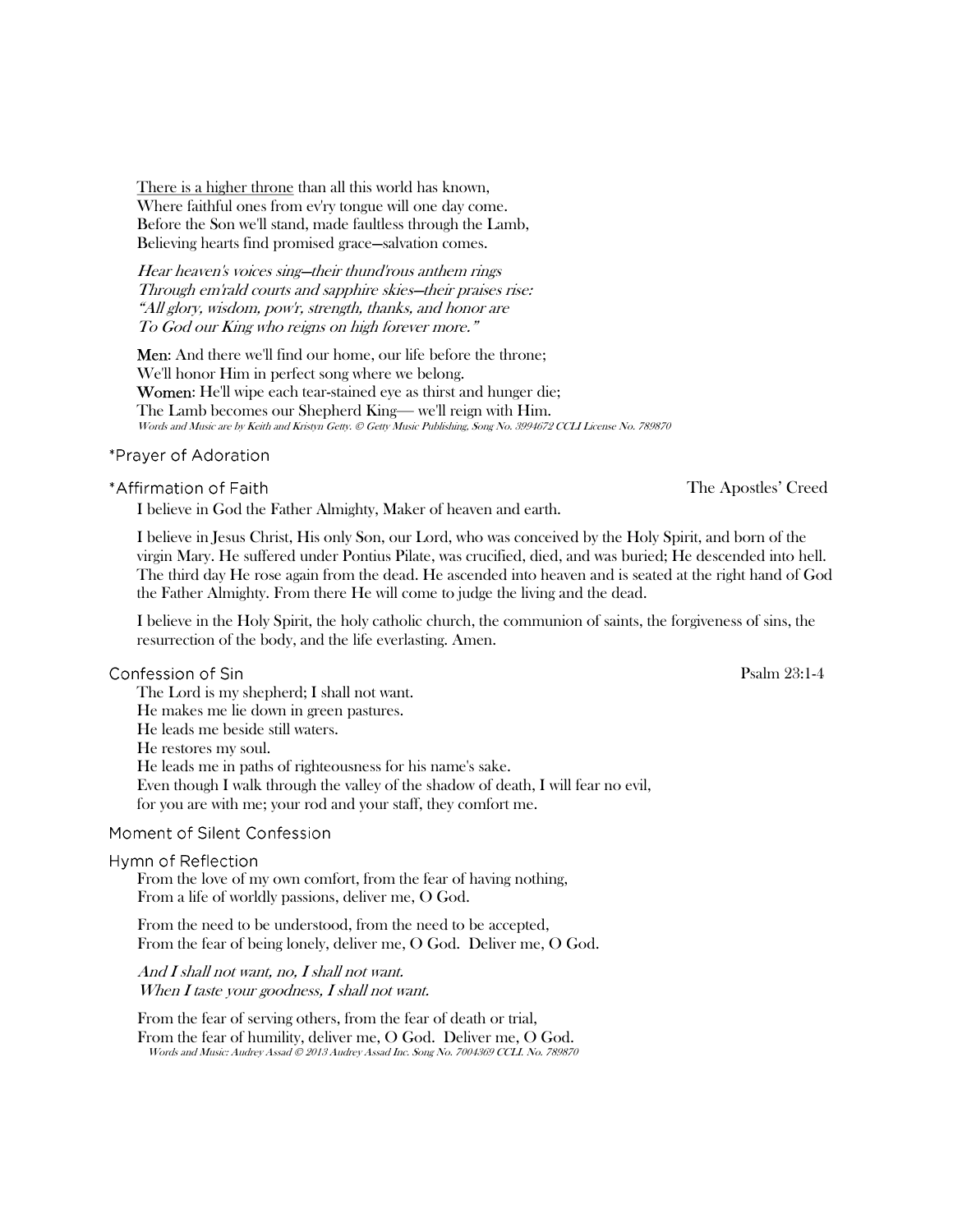### Words of Grace and Peace

#### John 10:14-16, 27-28

"I am the good shepherd. I know my own and my own know me, just as the Father knows me and I know the Father; and I lay down my life for the sheep. And I have other sheep that are not of this fold. I must bring them also, and they will listen to my voice. So there will be one flock, one shepherd... My sheep hear my voice, and I know them, and they follow me. I give them eternal life, and they will never perish, and no one will snatch them out of my hand."

#### Prayer of Trust

from The Valley of Vision

Leader: Lord, You are my Good Shepherd; All: Lead me into the green pastures of Your Word,

and cause me to lie down beside the rivers of its comforts.

Leader: Keep me from deception by causing me to abide in the truth, All: Let me live near Your voice, that I may know its tones and follow its calls.

Leader: Let me never be ashamed of the truth of the gospel,

All: that I may bear its reproach, vindicate it, see You as its essence, know in it the power of the Spirit.

Leader: Grant me to know that I truly live only when I abide in You, that all else is trifling.

All: Your presence alone can make me holy, devout, strong and happy. Good Shepherd, abide with me.

#### **Choral Meditation**

K4-K5 may leave for Kids Church. One parent will need to escort the child to the Commons Area.

The Lord is my shepherd, therefore can I lack nothing. He shall feed me in a green pasture and lead me forth beside the waters of comfort.

He shall convert my soul, and bring me forth in the paths of righteousness for His Name's sake.

Yea, though I walk through the valley of the shadow of death, I will fear no evil, for Thou art with me; Thy rod and Thy staff comfort me. Thou shalt prepare a table for me against them that trouble me: Thou hast anointed my head with oil and my cup shall be full.

But Thy loving-kindness and mercy Shall follow me all the days of my life: And I will dwell in the house of the Lord forever. Words: Psalm 23; Music: John Rutter, from "Requiem"; © 1978, Oxford University Press

#### Prayers of the People

**Scripture Reading** Psalm 42 Leader: This is the word of the Lord. All: Thanks be to God! Sermon Series: Journey Through Scripture Andy Lewis